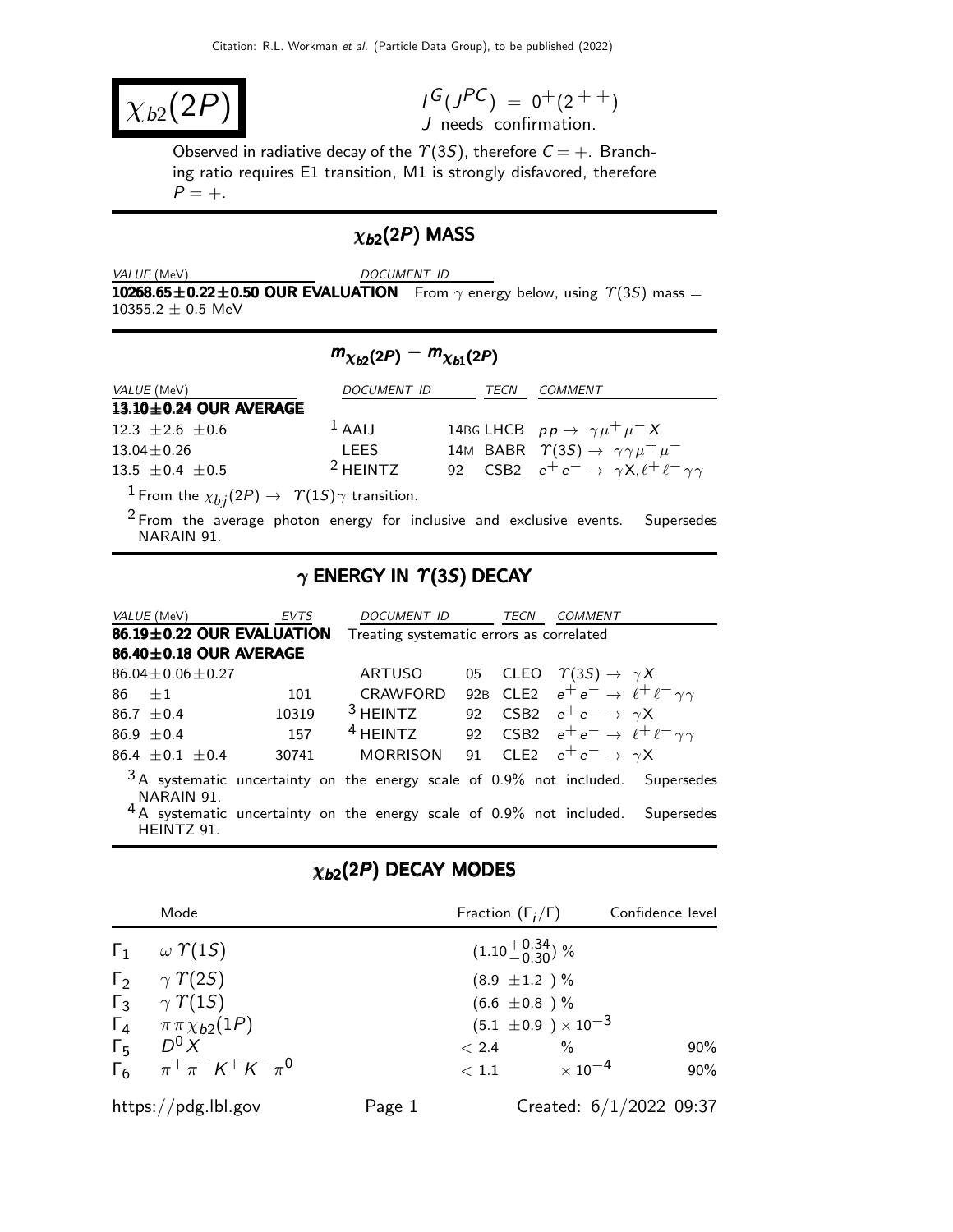| $\Gamma_7$            | $2\pi^{+}\pi^{-}$ K $^{-}$ K $_{c}^{0}$                                                                    | < 9 | $\times$ 10 $^{-5}$            | 90%    |
|-----------------------|------------------------------------------------------------------------------------------------------------|-----|--------------------------------|--------|
|                       | $\Gamma_8$ $2\pi^+\pi^- K^- K^0_S 2\pi^0$                                                                  | < 7 | $\times$ 10 $^{-4}$            | 90%    |
| $\Gamma$ <sub>9</sub> | $2\pi + 2\pi - 2\pi^0$                                                                                     |     | $(3.9 \pm 1.6) \times 10^{-4}$ |        |
|                       | $\Gamma_{10}$ $2\pi$ <sup>+</sup> $2\pi$ <sup>-</sup> $K$ <sup>+</sup> $K$ <sup>-</sup>                    |     | $(9 \pm 4) \times 10^{-5}$     |        |
|                       | $\Gamma_{11}$ $2\pi$ <sup>+</sup> $2\pi$ <sup>-</sup> $K$ <sup>+</sup> $K$ <sup>-</sup> $\pi$ <sup>0</sup> |     | $(2.4 \pm 1.1) \times 10^{-4}$ |        |
|                       | $\Gamma_{12}$ $2\pi^+ 2\pi^- K^+ K^- 2\pi^0$                                                               |     | $(4.7 \pm 2.3) \times 10^{-4}$ |        |
|                       | $\Gamma_{13}$ $3\pi^+ 2\pi^- K^- K^0_S \pi^0$                                                              |     | $< 4$ $\times 10^{-4}$         | $90\%$ |
|                       | $\Gamma_{14}$ $3\pi^+3\pi^-$                                                                               |     | $(9 \pm 4) \times 10^{-5}$     |        |
|                       | $\Gamma_{15}$ $3\pi$ <sup>+</sup> $3\pi$ <sup>-</sup> $2\pi$ <sup>0</sup>                                  |     | $(1.2 \pm 0.4) \times 10^{-3}$ |        |
|                       | $\Gamma_{16}$ $3\pi$ <sup>+</sup> $3\pi$ <sup>-</sup> $K$ <sup>+</sup> $K$ <sup>-</sup>                    |     | $(1.4 \pm 0.7) \times 10^{-4}$ |        |
|                       | $\Gamma_{17}$ $3\pi$ <sup>+</sup> $3\pi$ <sup>-</sup> $K$ <sup>+</sup> $K$ <sup>-</sup> $\pi$ <sup>0</sup> |     | $(4.2 \pm 1.7) \times 10^{-4}$ |        |
|                       | $\Gamma_{18}$ $4\pi^+ 4\pi^-$                                                                              |     | $(9 \t\pm 5) \times 10^{-5}$   |        |
|                       | $\Gamma_{19}$ $4\pi$ <sup>+</sup> $4\pi$ <sup>-</sup> $2\pi$ <sup>0</sup>                                  |     | $(1.3 \pm 0.5) \times 10^{-3}$ |        |

# $\chi_{b2}(2P)$  BRANCHING RATIOS

# Γ(ω $T(1S)$ )/Γ<sub>total</sub> Γ<sub>1</sub>/Γ

| VALUE (units $10^{-2}$ )                                         | EVTS | DOCUMENT ID                                                                                                                                   | TECN | <i>COMMENT</i> |  |
|------------------------------------------------------------------|------|-----------------------------------------------------------------------------------------------------------------------------------------------|------|----------------|--|
| $1.10 + 0.32 + 0.11$<br>-0.28 - 0.10                             |      | 20.1 <sup>+5.8</sup> 5 CRONIN-HEN04 CLE3 $\gamma$ (3S) $\rightarrow \gamma \omega \gamma$ (1S)                                                |      |                |  |
|                                                                  |      | <sup>5</sup> Using B( $\Upsilon(35) \rightarrow \gamma \chi_{b2}(2P)$ ) = (11.4 ± 0.8)% and B( $\Upsilon(15) \rightarrow \ell^+ \ell^-$ ) = 2 |      |                |  |
| $B(\Upsilon(15) \rightarrow \mu^+ \mu^-) = 2 (2.48 \pm 0.06)\%.$ |      |                                                                                                                                               |      |                |  |

| $\Gamma(\gamma \Upsilon(2S))/\Gamma_{\text{total}}$ |             |                    |             |                                                               | $\Gamma_2/\Gamma$ |
|-----------------------------------------------------|-------------|--------------------|-------------|---------------------------------------------------------------|-------------------|
| <b>VALUE</b>                                        | <b>EVTS</b> | <b>DOCUMENT ID</b> | <b>TECN</b> | <b>COMMENT</b>                                                |                   |
| $0.089 \pm 0.012$ OUR AVERAGE                       |             |                    |             |                                                               |                   |
| $0.085 \pm 0.010 \pm 0.010$                         |             | $6,7,8$   FFS      |             | 14M BABR $\Upsilon(3S) \rightarrow \gamma \gamma \mu^+ \mu^-$ |                   |
| $0.084 \pm 0.011 \pm 0.010$                         | 2.5k        | $9$ I FFS          |             | 11J BABR $\Upsilon(3S) \rightarrow X\gamma$                   |                   |
| $0.096 \pm 0.022 \pm 0.012$                         |             | $7,10$ CRAWFORD    |             | 92B CLE2 $e^+e^- \rightarrow \ell^+ \ell^- \gamma \gamma$     |                   |
| $0.106 \pm 0.016 \pm 0.013$                         |             | $7,11$ HEINTZ      |             | 92 CSB2 $e^+e^- \rightarrow \ell^+ \ell^- \gamma \gamma$      |                   |

 $^6$ LEES 14M quotes Γ $(\chi_{b2}(2P) \to \; \gamma \; \gamma(2S))/$ Γ $_{\rm total} \; \times \;$  Γ $(\; \gamma(3S) \to \; \gamma \chi_{b2}(2P))/$ Γ $_{\rm total}$  $= (1.12 \pm 0.13)\%$  combining the results from samples of  $\varUpsilon(3S) \rightarrow \gamma \gamma \mu^+ \mu^-$  with and without converted photons.

7 Assuming B( $\Upsilon(2S) \rightarrow \mu^+ \mu^-$ ) = (1.93 ± 0.17)%.

 $^8$ LEES 14M reports  $[\Gamma(\chi_{b2}(2P) \to \gamma \Upsilon(2S))/\Gamma_{\text{total}}] \times [B(\Upsilon(3S) \to \gamma \chi_{b2}(2P))] =$  $(1.12 \pm 0.13) \times 10^{-2}$  which we divide by our best value B( $\Gamma(35) \rightarrow \gamma \chi_{b2}(2P)$ ) =  $(13.1 \pm 1.6) \times 10^{-2}$ . Our first error is their experiment's error and our second error is the systematic error from using our best value.

 $^9$ LEES 11J reports  $[\Gamma(\chi_{b2}(2P) \to \gamma \varUpsilon(2S))/\Gamma_{\text{total}}] \times [B(\varUpsilon(3S) \to \gamma \chi_{b2}(2P))] =$  $(1.1 \pm 0.1 \pm 0.1) \times 10^{-2}$  which we divide by our best value B( $\Upsilon(3S) \rightarrow \gamma \chi_{b2}(2P)$ )  $= (13.1 \pm 1.6) \times 10^{-2}$ . Our first error is their experiment's error and our second error is the systematic error from using our best value.

 $^{10}$  CRAWFORD 92B quotes B $(\varUpsilon(3S) \to -\gamma \chi_{b1}(2P)) \times {\rm B}(\chi_{b2}(2P) \to -\gamma \varUpsilon(2S)) \times 2$  $B(\Upsilon(2S) \rightarrow \ell^+ \ell^-) = (4.98 \pm 0.94 \pm 0.62) 10^{-4}.$ 

 $^{11}$  Recalculated by us.  $\,$  HEINTZ 92 quotes  $\, {\sf B}(\, \gamma(3S) \, \to \, \, \, \gamma \chi_{b2}(2P) \, \times {\sf B}(\chi_{b2}(2P) \, \to \,$  $\gamma \Upsilon(2S)$  = (1.90  $\pm$  0.23  $\pm$  0.18) % using B( $\Upsilon(2S) \rightarrow \mu^+ \mu^-$ ) = (1.44  $\pm$  0.10)%. Supersedes HEINTZ 91.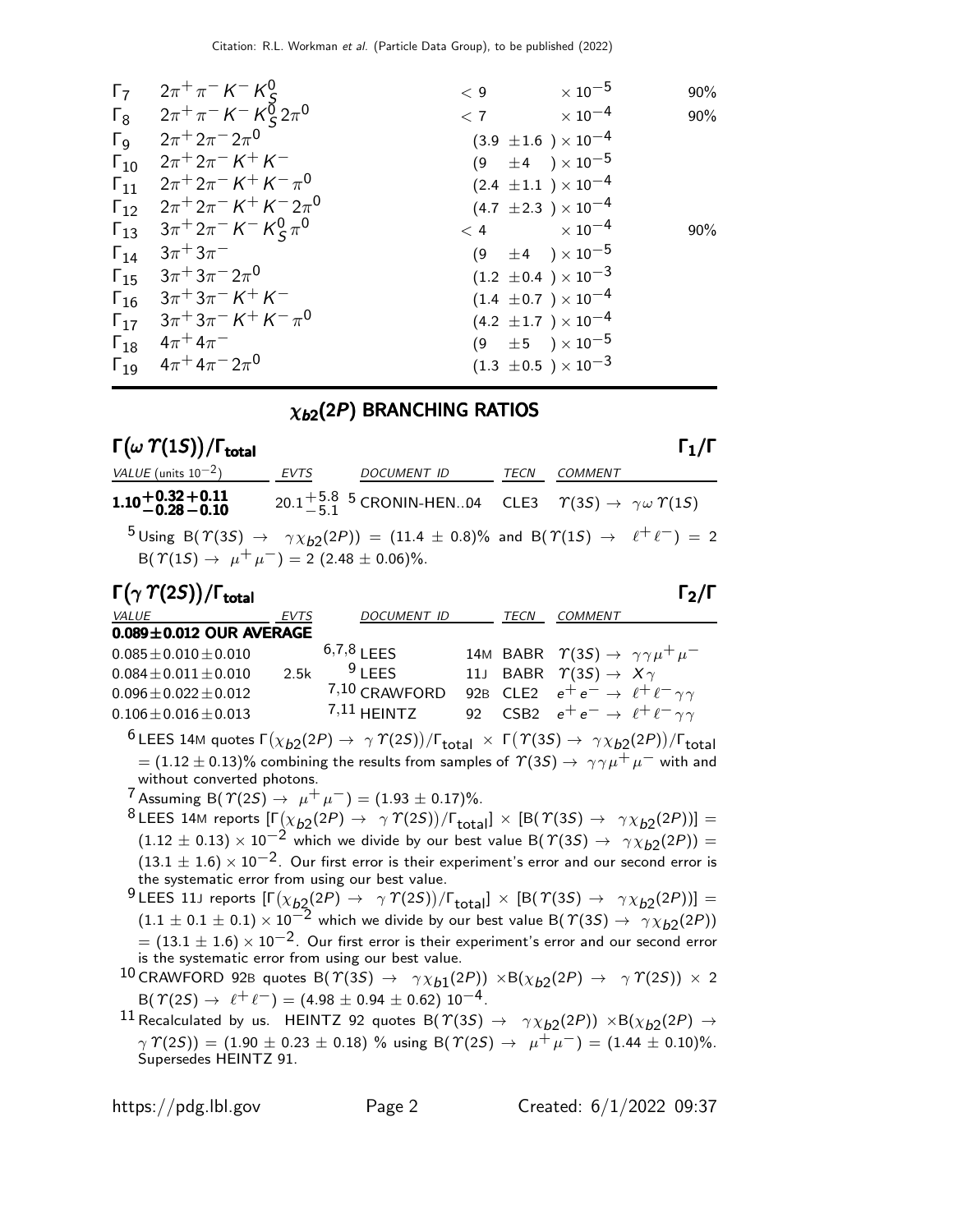| $\Gamma(\gamma \Upsilon(1S))/\Gamma_{\text{total}}$                                                                                                    |                  |                    |                 |      | $\Gamma_3/\Gamma$                                                                                                                                                                                                                                                                                      |  |
|--------------------------------------------------------------------------------------------------------------------------------------------------------|------------------|--------------------|-----------------|------|--------------------------------------------------------------------------------------------------------------------------------------------------------------------------------------------------------------------------------------------------------------------------------------------------------|--|
| VALUE                                                                                                                                                  | <b>EVTS</b>      | <b>DOCUMENT ID</b> |                 | TECN | <b>COMMENT</b>                                                                                                                                                                                                                                                                                         |  |
| $0.066 \pm 0.008$ OUR AVERAGE                                                                                                                          |                  |                    |                 |      |                                                                                                                                                                                                                                                                                                        |  |
| $0.061 \pm 0.004 \pm 0.007$                                                                                                                            | $12,13,14$   FFS |                    |                 |      | 14M BABR $\Upsilon(35) \rightarrow \gamma \gamma \mu^+ \mu^-$                                                                                                                                                                                                                                          |  |
| $0.070 \pm 0.004 \pm 0.008$                                                                                                                            | 11k              | $15$ LEES          | 11 <sub>J</sub> |      | BABR $\ \ \Upsilon(3S) \rightarrow \ X \gamma$                                                                                                                                                                                                                                                         |  |
| $0.077 \pm 0.018 \pm 0.009$                                                                                                                            |                  | 13,16 CRAWFORD     | 92 <sub>B</sub> | CLE2 | $e^+e^- \rightarrow \ell^+ \ell^- \gamma \gamma$                                                                                                                                                                                                                                                       |  |
| $0.061 \pm 0.009 \pm 0.007$                                                                                                                            |                  | $13,17$ HEINTZ     | 92              |      | CSB2 $e^+e^- \rightarrow \ell^+ \ell^- \gamma \gamma$                                                                                                                                                                                                                                                  |  |
|                                                                                                                                                        |                  |                    |                 |      | $^{12}$ LEES 14M quotes $\Gamma(\chi_{b2}(2P) \to \gamma \varUpsilon(1S))/\Gamma_{\text{total}} \times \Gamma(\varUpsilon(3S) \to \gamma \chi_{b2}(2P))/\Gamma_{\text{total}}$<br>$\tau=(8.03\pm0.50)\times10^{-3}$ combining the results from samples of $\varUpsilon(3S)\to\ \gamma\gamma\mu^+\mu^-$ |  |
| with and without converted photons.                                                                                                                    |                  |                    |                 |      |                                                                                                                                                                                                                                                                                                        |  |
| 13 Assuming B( $\Upsilon(1S) \rightarrow \mu^+ \mu^-$ ) = (2.48 ± 0.05)%.                                                                              |                  |                    |                 |      |                                                                                                                                                                                                                                                                                                        |  |
|                                                                                                                                                        |                  |                    |                 |      | $^{14}$ LEES 14M reports $[\Gamma(\chi_{b2}(2P) \to \ \gamma\,\Upsilon(1S))/\Gamma_{\rm total}]\times[{\sf B}(\,\Upsilon(3S) \to \ \gamma\chi_{b2}(2P))] =$                                                                                                                                            |  |
|                                                                                                                                                        |                  |                    |                 |      | $(8.03 \pm 0.50) \times 10^{-3}$ which we divide by our best value B( $\Upsilon(3S) \rightarrow \gamma \chi_{b2}(2P)$ ) =                                                                                                                                                                              |  |
|                                                                                                                                                        |                  |                    |                 |      | $(13.1 \pm 1.6) \times 10^{-2}$ . Our first error is their experiment's error and our second error is                                                                                                                                                                                                  |  |
| the systematic error from using our best value.                                                                                                        |                  |                    |                 |      |                                                                                                                                                                                                                                                                                                        |  |
|                                                                                                                                                        |                  |                    |                 |      | <sup>15</sup> LEES 11J reports $[\Gamma(\chi_{b2}(2P) \to \gamma \Upsilon(1S))/\Gamma_{\text{total}}] \times [B(\Upsilon(3S) \to \gamma \chi_{b2}(2P))] =$                                                                                                                                             |  |
|                                                                                                                                                        |                  |                    |                 |      | $(9.2 \pm 0.3 \pm 0.4) \times 10^{-3}$ which we divide by our best value B $(\Upsilon(3S) \rightarrow \gamma \chi_{b2}(2P))$                                                                                                                                                                           |  |
|                                                                                                                                                        |                  |                    |                 |      | $\sigma = (13.1 \pm 1.6) \times 10^{-2}$ . Our first error is their experiment's error and our second error                                                                                                                                                                                            |  |
| is the systematic error from using our best value.                                                                                                     |                  |                    |                 |      |                                                                                                                                                                                                                                                                                                        |  |
|                                                                                                                                                        |                  |                    |                 |      | $^{16}$ CRAWFORD 92B quotes B $(\varUpsilon(3S) \rightarrow \gamma \chi_{b2}(2P)) \times B(\chi_{b2}(2P) \rightarrow \gamma \varUpsilon(1S)) \times 2$                                                                                                                                                 |  |
| $B(\Upsilon(15) \rightarrow \ell^+ \ell^-) = (5.03 \pm 0.94 \pm 0.63) 10^{-4}$ .                                                                       |                  |                    |                 |      |                                                                                                                                                                                                                                                                                                        |  |
|                                                                                                                                                        |                  |                    |                 |      | <sup>17</sup> Recalculated by us. HEINTZ 92 quotes B( $\Upsilon(3S) \rightarrow \gamma \chi_{b2}(2P)$ ) $\times$ B( $\chi_{b2}(2P) \rightarrow$                                                                                                                                                        |  |
| $\gamma \Upsilon(15)$ = (0.77 $\pm$ 0.11 $\pm$ 0.05)% using B( $\Upsilon(15) \rightarrow \mu^+ \mu^-$ ) = (2.57 $\pm$ 0.05)%.<br>Supersedes HEINTZ 91. |                  |                    |                 |      |                                                                                                                                                                                                                                                                                                        |  |
| $\Gamma(\pi\pi\chi_{b2}(1P))/\Gamma_{\rm total}$                                                                                                       |                  |                    |                 |      | $\Gamma_4/\Gamma$                                                                                                                                                                                                                                                                                      |  |
| VALUE (units $10^{-3}$ )                                                                                                                               | EVTS             | DOCUMENT ID        |                 |      | TECN COMMENT                                                                                                                                                                                                                                                                                           |  |
| 5.1±0.9 OUR AVERAGE                                                                                                                                    |                  |                    |                 |      |                                                                                                                                                                                                                                                                                                        |  |
| $4.9 \pm 0.7 \pm 0.6$                                                                                                                                  | 17k              | $18$ LEES          |                 |      | 11c BABR $e^+e^- \rightarrow \pi^+\pi^-X$                                                                                                                                                                                                                                                              |  |
| $6.0 \pm 1.6 \pm 1.4$                                                                                                                                  |                  | 19 CAWLFIELD       | 06              |      | CLE3 $\Upsilon(3S) \rightarrow 2(\gamma \pi \ell)$                                                                                                                                                                                                                                                     |  |
|                                                                                                                                                        |                  |                    |                 |      | $^{18}$ (0.64 $\pm$ 0.05 $\pm$ 0.08) $\times$ 10 <sup>-3</sup> . We derive the value assuming B( $\varUpsilon(3S) \rightarrow \chi_{b2}(2P)X)$                                                                                                                                                         |  |

= B( $\Upsilon(3S) \rightarrow \chi_{b2}(2P)\gamma$ ) = (13.1 ± 1.6) × 10<sup>-2</sup>.

 $^{19}$  CAWLFIELD 06 quote Γ $(x_b(2P) → ππx_b(1P)) = 0.83 ± 0.22 ± 0.08 ± 0.19$  keV assuming I-spin conservation, no D-wave contribution,  $\Gamma(\chi_{b1}(2P)) = 96 \pm 16$ keV, and  $\Gamma(\chi_{b2}(2P)) = 138 \pm 19$  keV.

# Γ $(D<sup>0</sup>X)/\Gamma_{\text{total}}$  Γ<sub>5</sub>/Γ

## )/ $\Gamma$ <sub>total</sub>Γ5/Γ

| <i>VALUE</i>                                                                                                            | CL% | DOCUMENT ID     |  | TECN COMMENT                                    |
|-------------------------------------------------------------------------------------------------------------------------|-----|-----------------|--|-------------------------------------------------|
| $<$ 2.4 $\times$ 10 <sup>-2</sup>                                                                                       |     | 90 20,21 BRIERE |  | 08 CLEO $\Upsilon(3S) \rightarrow \gamma D^0 X$ |
| ാറ –<br>the contract of the contract of the contract of the contract of the contract of the contract of the contract of |     |                 |  |                                                 |

<sup>20</sup> For  $p_{D0} > 2.5$  GeV/c.

<sup>21</sup> The authors also present their result as  $(0.2 \pm 1.4 \pm 0.1) \times 10^{-2}$ .

### $\Gamma(\pi^+\pi^- K^+ K^-\pi^0)$  $\Gamma(\pi^+\pi^- K^+ K^-\pi^0)/\Gamma_{\rm total}$  Γ<sub>6</sub>/Γ

VALUE (units 10<sup>-4</sup>) CL% DOCUMENT ID TECN COMMENT **<1.1** 90 <sup>22</sup> ASNER 08A CLEO  $\Upsilon(3S) \rightarrow \gamma \pi^+ \pi^- K^+ K^- \pi^0$ 22 ASNER 08A reports  $[\Gamma(\chi_{b2}(2P) \rightarrow \pi^+\pi^- K^+ K^-\pi^0)/\Gamma_{\rm total}]\times [B(\Upsilon(3S) \rightarrow$  $\left(\gamma \chi_{b2}(2P)\right)$  <  $14 \times 10^{-6}$  which we divide by our best value B( $\gamma$ (3S)  $\rightarrow$   $\gamma \chi_{b2}(2P)$ )  $= 13.1 \times 10^{-2}$ .

https://pdg.lbl.gov Page 3 Created: 6/1/2022 09:37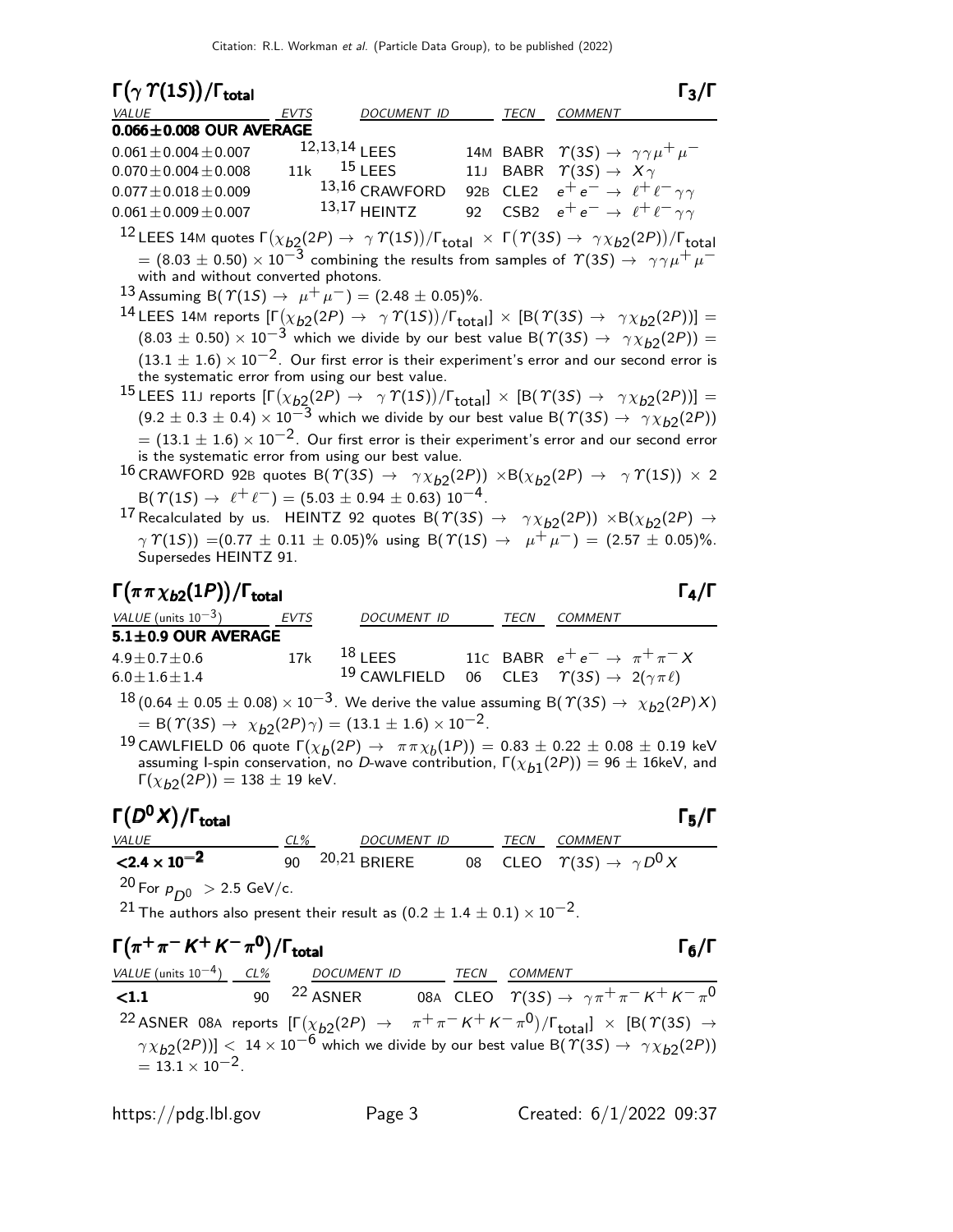#### $\Gamma(2\pi^+\pi^- K^- K^0_S)$  $(2\pi^+\pi^-K^-K^0_S)/\Gamma_{\text{total}}$  Γ<sub>7</sub>/Γ  $\Gamma(2\pi^+\pi^- K^- K_S^0)/\Gamma_{\text{total}}$  Γ<sub>7</sub>/Γ

| $1(2\pi \nmid \pi \wedge \kappa)$ /l total |                                               |  | 17/1                                                                                                                                                 |
|--------------------------------------------|-----------------------------------------------|--|------------------------------------------------------------------------------------------------------------------------------------------------------|
|                                            | VALUE (units $10^{-4}$ ) CL% DOCUMENT ID TECN |  | COMMENT                                                                                                                                              |
| < 0.9                                      |                                               |  | 90 $^{23}$ ASNER 08A CLEO $\Upsilon(3S) \rightarrow \gamma 2\pi^+ \pi^- K^- K^0_S$                                                                   |
|                                            |                                               |  | <sup>23</sup> ASNER 08A reports $[\Gamma(\chi_{b2}(2P) \rightarrow 2\pi^+\pi^- K^- K^0_S)/\Gamma_{\text{total}}] \times [B(\Upsilon(3S) \rightarrow$ |
| $= 13.1 \times 10^{-2}$ .                  |                                               |  | $\gamma \chi_{b2}(2P))$ < 12 × 10 <sup>-6</sup> which we divide by our best value B( $\Upsilon(3S) \rightarrow \gamma \chi_{b2}(2P)$ )               |

## Γ $(2π + π - K - K<sup>0</sup>$  $\Gamma(2\pi^+\pi^-\,$ K $\Gamma^0$ <sub>S</sub>2π<sup>0</sup>)/Γ<sub>total</sub> Γ<sub>8</sub>/Γ

| VALUE (units $10^{-4}$ ) CL% |    | DOCUMENT ID         | TECN | COMMENT                                                                                                                                              |
|------------------------------|----|---------------------|------|------------------------------------------------------------------------------------------------------------------------------------------------------|
| $\langle 7 \rangle$          | 90 | <sup>24</sup> ASNER |      | 08A CLEO $\Upsilon(3S) \rightarrow \gamma 2\pi^+ \pi^- K^- 2\pi^0$                                                                                   |
|                              |    |                     |      | <sup>24</sup> ASNER 08A reports $[\Gamma(\chi_{b2}(2P) \rightarrow 2\pi^+\pi^- K^- K^0_S 2\pi^0)/\Gamma_{\text{total}}] \times [B(T(3S) \rightarrow$ |
|                              |    |                     |      | $\gamma \chi_{b2}(2P))$ < 87 × 10 <sup>-6</sup> which we divide by our best value B( $\Upsilon(3S) \rightarrow \gamma \chi_{b2}(2P)$ )               |
| $= 13.1 \times 10^{-2}$ .    |    |                     |      |                                                                                                                                                      |

### $\Gamma(2\pi^+ 2\pi^- 2\pi^0)/\Gamma_{\rm total}$ )/Γ<sub>total</sub> Γ<sub>9</sub>/Γ

 $VALU E$  (units 10<sup>-4</sup>) EVTS DOCUMENT ID TECN COMMENT 3.9 $\pm$ 1.6 $\pm$ 0.5 23  $^{25}$  ASNER 08A CLEO  $\varUpsilon(3S) \to \gamma 2\pi^+ 2\pi^- 2\pi^0$  $^{25}$  ASNER 08A reports  $[\Gamma(\chi_{b2}(2P) \to 2\pi^+ 2\pi^- 2\pi^0)/\Gamma_{\rm total}]\times[{\cal B}(\Upsilon(3S) \to \gamma\chi_{b2}(2P))]$  $= (51 \pm 16 \pm 13) \times 10^{-6}$  which we divide by our best value B( $\Upsilon(35) \rightarrow \gamma \chi_{b2}(2P)$ )  $= (13.1 \pm 1.6) \times 10^{-2}$ . Our first error is their experiment's error and our second error is the systematic error from using our best value.

$$
\Gamma(2\pi^+ 2\pi^- K^+ K^-)/\Gamma_{\text{total}}
$$

VALUE (units 10<sup>-4</sup>) EVTS DOCUMENT ID TECN COMMENT **0.9±0.4±0.1** 11 <sup>26</sup> ASNER 08A CLEO  $T(3S) \to \gamma 2\pi^+ 2\pi^- K^+ K^-$ 26 ASNER 08A reports  $[\Gamma(\chi_{b2}(2P) \rightarrow 2\pi^+ 2\pi^- K^+ K^-)/\Gamma_{\rm total}]\times [B(\Upsilon(3S) \rightarrow$  $(\gamma \chi_{b2}(2P))] = (12 \pm 4 \pm 3) \times 10^{-6}$  which we divide by our best value B( $\gamma$ (3S)  $\rightarrow$  $\gamma \chi_{b2}(2P)$ ) = (13.1  $\pm$  1.6)  $\times$  10<sup>-2</sup>. Our first error is their experiment's error and our second error is the systematic error from using our best value.

# $\Gamma(2\pi^+ 2\pi^- K^+ K^- \pi^0)/\Gamma_{\text{total}}$   $\Gamma_{11}/\Gamma$

| VALUE (units $10^{-4}$ ) EVTS DOCUMENT ID |                                                                 | TECN | <i>COMMENT</i>                                                                                                                                      |
|-------------------------------------------|-----------------------------------------------------------------|------|-----------------------------------------------------------------------------------------------------------------------------------------------------|
|                                           |                                                                 |      | 2.4±1.0±0.3 16 <sup>27</sup> asner 08a cleo $\Upsilon(3S) \rightarrow \gamma 2\pi^+ 2\pi^- K^+ K^- \pi^0$                                           |
|                                           |                                                                 |      | <sup>27</sup> ASNER 08A reports $[\Gamma(\chi_{b2}(2P) \rightarrow 2\pi^+ 2\pi^- K^+ K^- \pi^0)/\Gamma_{\text{total}}] \times [B(T(3S) \rightarrow$ |
|                                           |                                                                 |      | $\gamma \chi_{b2}(2P)$ ] = (32 ± 11 ± 8) × 10 <sup>-6</sup> which we divide by our best value B( $\gamma$ (3S) $\rightarrow$                        |
|                                           | second error is the systematic error from using our best value. |      | $\gamma \chi_{b2}(2P)$ = (13.1 ± 1.6) × 10 <sup>-2</sup> . Our first error is their experiment's error and our                                      |

| $\Gamma(2\pi^+ 2\pi^- K^+ K^- 2\pi^0)/\Gamma_{\text{total}}$                                                                                         | $\Gamma_{12}/\Gamma$                                                                                                          |
|------------------------------------------------------------------------------------------------------------------------------------------------------|-------------------------------------------------------------------------------------------------------------------------------|
| VALUE (units $10^{-4}$ ) EVTS DOCUMENT ID                                                                                                            | <b>TECN</b><br><b>COMMENT</b>                                                                                                 |
| <b>4.7±2.2±0.6</b> 14 <sup>28</sup> ASNER 08A CLEO $\Upsilon(35) \rightarrow \gamma 2\pi^+ 2\pi^- K^+ K^- 2\pi^0$                                    |                                                                                                                               |
| <sup>28</sup> ASNER 08A reports $[\Gamma(\chi_{b2}(2P) \rightarrow 2\pi^+ 2\pi^- K^+ K^- 2\pi^0)/\Gamma_{\text{total}}] \times [B(T(3S) \rightarrow$ |                                                                                                                               |
|                                                                                                                                                      | $\gamma \chi_{b2}(2P)$ ] = (62 ± 23 ± 17) × 10 <sup>-6</sup> which we divide by our best value B( $\gamma$ (3S) $\rightarrow$ |
| second error is the systematic error from using our best value.                                                                                      | $\gamma \chi_{b2}(2P)$ = (13.1 $\pm$ 1.6) $\times$ 10 <sup>-2</sup> . Our first error is their experiment's error and our     |

# total and  $11/1$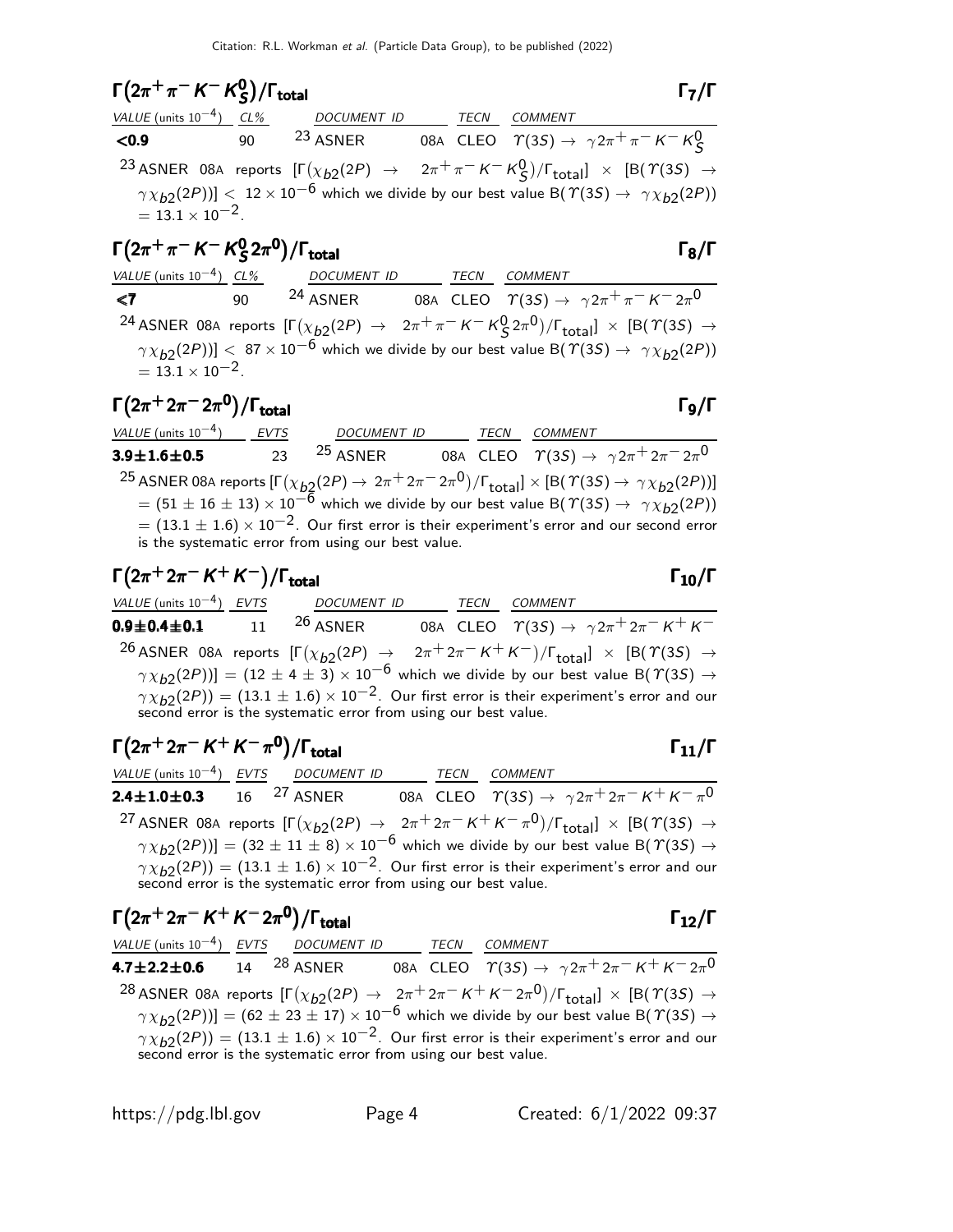#### $\Gamma(3\pi^+ 2\pi^- K^- K^0_S)$  $(3\pi^+ 2\pi^- K^- K^0_S \pi^0)/\Gamma_{\text{total}}$  Γ<sub>13</sub>/Γ S  $\Gamma(3\pi^+ 2\pi^- K^- K^0_S \pi^0)/\Gamma_{\text{total}}$  Γ<sub>13</sub>/Γ

|                           | VALUE (units $10^{-4}$ ) CL% DOCUMENT ID | <b>TECN</b> | <b>COMMENT</b>                                                                                                                                   |
|---------------------------|------------------------------------------|-------------|--------------------------------------------------------------------------------------------------------------------------------------------------|
| $\leq 4$                  | 90 <sup>29</sup> ASNER                   |             | 08A CLEO $\quad \  \  \Upsilon(3S) \rightarrow \ \ \gamma 3 \pi^+ 2 \pi^- \, K^- \, K^0 \, \pi^0$                                                |
|                           |                                          |             | <sup>29</sup> ASNER 08A reports $[\Gamma(\chi_{b2}(2P) \to 3\pi^+ 2\pi^- K^- K^0 \zeta \pi^0)/\Gamma_{\text{total}}] \times [B(\Upsilon(3S) \to$ |
|                           |                                          |             | $\gamma \chi_{b2}(2P))$ < 58 × 10 <sup>-6</sup> which we divide by our best value B( $\gamma$ (3S) $\rightarrow \gamma \chi_{b2}(2P)$ )          |
| $= 13.1 \times 10^{-2}$ . |                                          |             |                                                                                                                                                  |

### $\Gamma(3\pi^+3\pi^-)/\Gamma_{\rm total}$  Γ<sub>14</sub>/Γ /Γ $_{\rm total}$ Γ $_{14}/$ Γ

| VALUE (units $10^{-4}$ )  | <b>EVTS</b> | <i>DOCUMENT ID</i> | TFCN | COMMENT                                                  |
|---------------------------|-------------|--------------------|------|----------------------------------------------------------|
| $0.9\!\pm\!0.4\!\pm\!0.1$ |             | $30$ ASNER         |      | 08A CLEO $\Upsilon(35) \rightarrow \gamma 3\pi^+ 3\pi^-$ |

 $^{30}$  ASNER 08A reports  $[\Gamma(\chi_{b2}(2P) \to 3\pi^+3\pi^-)/\Gamma_{\rm total}]\times[{\cal B}(\Upsilon(3S) \to \ \gamma\chi_{b2}(2P))]$  $= (12 \pm 4 \pm 3) \times 10^{-6}$  which we divide by our best value B( $\Upsilon(35) \rightarrow \gamma \chi_{b2}(2P)$ ) =  $(13.1 \pm 1.6) \times 10^{-2}$ . Our first error is their experiment's error and our second error is the systematic error from using our best value.

| $\Gamma(3\pi^+3\pi^-2\pi^0)/\Gamma_{\rm total}$                                                                                                 |    |                                                                                                                                                                         |      |         | $\Gamma_{15}/\Gamma$                                                           |
|-------------------------------------------------------------------------------------------------------------------------------------------------|----|-------------------------------------------------------------------------------------------------------------------------------------------------------------------------|------|---------|--------------------------------------------------------------------------------|
| VALUE (units $10^{-4}$ ) EVTS                                                                                                                   |    | <b>DOCUMENT ID</b>                                                                                                                                                      | TECN | COMMENT |                                                                                |
| $12 + 4 + 1$                                                                                                                                    | 45 | $31$ ASNER                                                                                                                                                              |      |         | 08A CLEO $\quad \  \  \gamma(3S) \rightarrow \ \gamma 3 \pi^+ 3 \pi^- 2 \pi^0$ |
| 31 ASNER 08A reports $[\Gamma(\chi_{b2}(2P) \to 3\pi^+ 3\pi^- 2\pi^0)/\Gamma_{\text{total}}] \times [B(\Upsilon(3S) \to \gamma \chi_{b2}(2P))]$ |    |                                                                                                                                                                         |      |         |                                                                                |
|                                                                                                                                                 |    | $=$ (159 $\pm$ 33 $\pm$ 43) $\times$ 10 <sup>-6</sup> which we divide by our best value B( $\Upsilon(35) \rightarrow \gamma \chi_{b2}(2P)$ )                            |      |         |                                                                                |
|                                                                                                                                                 |    | $=$ (13.1 $\pm$ 1.6) $\times$ 10 <sup>-2</sup> . Our first error is their experiment's error and our second error<br>is the systematic error from using our best value. |      |         |                                                                                |

# $\Gamma(3\pi^+3\pi^- K^+ K^-)/\Gamma_{\text{total}}$  Γ<sub>16</sub>/Γ VALUE (units 10<sup>-4</sup>) EVTS DOCUMENT ID TECN COMMENT 1.4±0.7±0.2 12 <sup>32</sup> ASNER 08A CLEO  $\varUpsilon(3S) \to \gamma 3\pi^+ 3\pi^- K^+ K^-$ 32 ASNER 08A reports  $[\Gamma(\chi_{b2}(2P) \rightarrow 3\pi + 3\pi - K + K^-)/\Gamma_{\rm total}] \times [B(\Upsilon(3S) \rightarrow$

 $(\gamma \chi_{b2}(2P))] = (19 \pm 7 \pm 5) \times 10^{-6}$  which we divide by our best value B( $\gamma$ (3S)  $\rightarrow$  $\gamma \chi_{b2}(2P)) = (13.1 \pm 1.6) \times 10^{-2}$ . Our first error is their experiment's error and our second error is the systematic error from using our best value.

$$
\Gamma(3\pi^+3\pi^- K^+ K^- \pi^0)/\Gamma_{\text{total}}
$$

VALUE (units  $10^{-4}$ ) EVTS DOCUMENT ID TECN COMMENT **4.2±1.7±0.5** 16 <sup>33</sup> ASNER 08A CLEO  $\varUpsilon(3S) \to \gamma 3\pi^+ 3\pi^- K^+ K^- \pi^0$ 33 ASNER 08A reports  $[\Gamma(\chi_{b2}(2P) \rightarrow 3\pi + 3\pi - K + K - \pi^0)/\Gamma_{\rm total}]\times[{\cal B}(\Upsilon(3S) \rightarrow$  $(\gamma \chi_{b2}(2P))] = (55 \pm 16 \pm 15) \times 10^{-6}$  which we divide by our best value B( $\gamma$ (35)  $\rightarrow$  $\gamma \chi_{b2}(2P)$ ) = (13.1  $\pm$  1.6)  $\times$  10<sup>-2</sup>. Our first error is their experiment's error and our second error is the systematic error from using our best value.

| $\Gamma(4\pi^+ 4\pi^-)/\Gamma_{\rm total}$      |             |                     |      | $\Gamma_{18}/\Gamma$                                                                                                                                                                                                                                                                                                                                                              |
|-------------------------------------------------|-------------|---------------------|------|-----------------------------------------------------------------------------------------------------------------------------------------------------------------------------------------------------------------------------------------------------------------------------------------------------------------------------------------------------------------------------------|
| $VALUE$ (units $10^{-4}$ )                      | <b>EVTS</b> | <b>DOCUMENT ID</b>  | TECN | <b>COMMENT</b>                                                                                                                                                                                                                                                                                                                                                                    |
| $0.9 \pm 0.4 \pm 0.1$                           | Q           | <sup>34</sup> ASNER |      | 08A CLEO $\ \ \Upsilon(3S) \rightarrow \ \ \gamma 4 \pi^+ 4 \pi^-$                                                                                                                                                                                                                                                                                                                |
| the systematic error from using our best value. |             |                     |      | <sup>34</sup> ASNER 08A reports $[\Gamma(\chi_{b2}(2P) \to 4\pi^+ 4\pi^-)/\Gamma_{\text{total}}] \times [B(\Upsilon(3S) \to \gamma \chi_{b2}(2P))]$<br>= (12 ± 5 ± 3) × 10 <sup>-6</sup> which we divide by our best value B( $\Upsilon(3S) \to \gamma \chi_{b2}(2P))$ =<br>$(13.1 \pm 1.6) \times 10^{-2}$ . Our first error is their experiment's error and our second error is |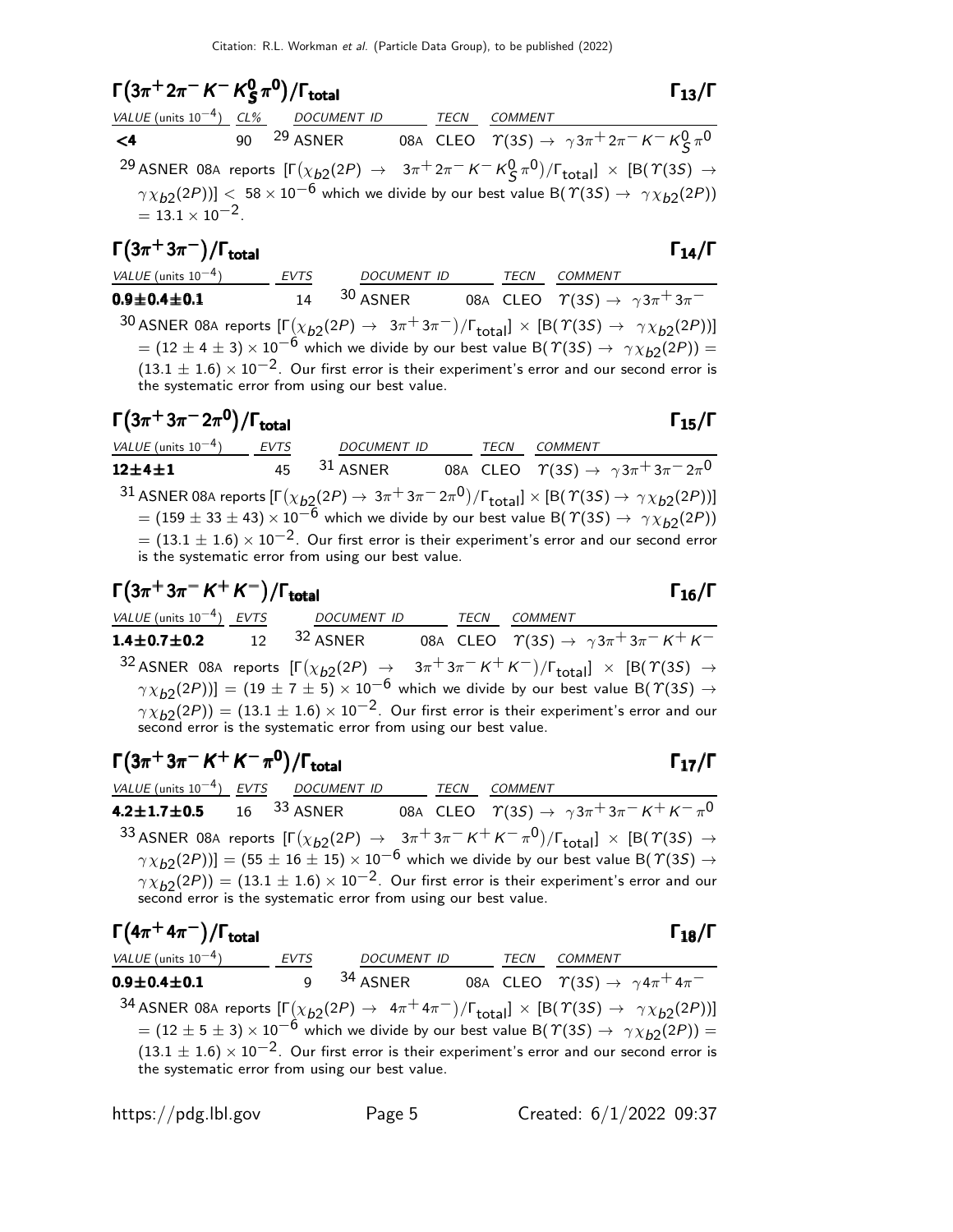|                                                                                                                                                                                  |      | Citation: R.L. Workman <i>et al.</i> (Particle Data Group), to be published (2022) |    |                  |                                                                                                                                                             |
|----------------------------------------------------------------------------------------------------------------------------------------------------------------------------------|------|------------------------------------------------------------------------------------|----|------------------|-------------------------------------------------------------------------------------------------------------------------------------------------------------|
| $\Gamma(4\pi^+4\pi^-2\pi^0)/\Gamma_{\rm total}$                                                                                                                                  |      |                                                                                    |    |                  | $\mathsf{\Gamma}_{19}/\mathsf{\Gamma}$                                                                                                                      |
| VALUE $(\text{units } 10^{-4})$ EVTS                                                                                                                                             |      | DOCUMENT ID TECN COMMENT                                                           |    |                  |                                                                                                                                                             |
| $13 + 5 + 2$                                                                                                                                                                     | 27   |                                                                                    |    |                  | <sup>35</sup> ASNER 08A CLEO $\Upsilon(3S) \rightarrow \gamma 4\pi^+ 4\pi^- 2\pi^0$                                                                         |
|                                                                                                                                                                                  |      |                                                                                    |    |                  | $^{35}$ ASNER 08A reports $[\Gamma(\chi_{b2}(2P) \to 4\pi^+ 4\pi^- 2\pi^0)/\Gamma_{\rm total}]\times [B(\Upsilon(3S) \to \gamma \chi_{b2}(2P))]$            |
|                                                                                                                                                                                  |      |                                                                                    |    |                  | $\tau = (165 \pm 46 \pm 50) \times 10^{-6}$ which we divide by our best value B( $\tau(3S) \rightarrow \gamma \chi_{b2}(2P)$ )                              |
|                                                                                                                                                                                  |      |                                                                                    |    |                  | $= (13.1 \pm 1.6) \times 10^{-2}$ . Our first error is their experiment's error and our second error                                                        |
|                                                                                                                                                                                  |      | is the systematic error from using our best value.                                 |    |                  |                                                                                                                                                             |
|                                                                                                                                                                                  |      | $\chi_{b2}(2P)$ Cross-Particle Branching Ratios                                    |    |                  |                                                                                                                                                             |
| $\Gamma(\chi_{\bm{b2}}(2P) \to \gamma \varUpsilon(1S))/\Gamma_{\bm{\text{total}}} \, \times \, \Gamma(\varUpsilon(3S) \to \gamma \chi_{\bm{b2}}(2P))/\Gamma_{\bm{\text{total}}}$ |      |                                                                                    |    |                  |                                                                                                                                                             |
|                                                                                                                                                                                  |      |                                                                                    |    |                  | $\Gamma_3/\Gamma \times \Gamma_{20}^{T(3S)}/\Gamma^{T(3S)}$                                                                                                 |
| $VALUE$ (units $10^{-3}$ ) EVTS                                                                                                                                                  |      | DOCUMENT ID TECN COMMENT                                                           |    |                  |                                                                                                                                                             |
| $9.2 \pm 0.3 \pm 0.4$                                                                                                                                                            | 11k  | <b>LEES</b>                                                                        |    |                  | 11J BABR $\Upsilon(35) \rightarrow X\gamma$                                                                                                                 |
| $\Gamma(\chi_{b2}(2P) \to \gamma \varUpsilon(2S))/\Gamma_{\rm total} \, \times \, \Gamma(\varUpsilon(3S) \to \gamma \chi_{b2}(2P))/\Gamma_{\rm total}$                           |      |                                                                                    |    |                  |                                                                                                                                                             |
|                                                                                                                                                                                  |      |                                                                                    |    |                  | $\Gamma_2/\Gamma \times \Gamma_{20}^{T(35)}/\Gamma^{T(35)}$                                                                                                 |
| VALUE (units $10^{-2}$ ) EVTS                                                                                                                                                    |      | DOCUMENT ID TECN COMMENT                                                           |    |                  |                                                                                                                                                             |
| $1.1 \pm 0.1 \pm 0.1$                                                                                                                                                            | 2.5k | <b>LEES</b>                                                                        |    |                  | 11J BABR $\Upsilon(35) \rightarrow X\gamma$                                                                                                                 |
| $B(\chi_{b2}(2P) \to \chi_{b2}(1P)\pi^+\pi^-) \times B(\Upsilon(3S) \to \chi_{b2}(2P)X)$                                                                                         |      |                                                                                    |    |                  |                                                                                                                                                             |
| VALUE (units $10^{-3}$ ) EVTS                                                                                                                                                    |      | DOCUMENT ID TECN COMMENT                                                           |    |                  |                                                                                                                                                             |
| $0.64 \pm 0.05 \pm 0.08$                                                                                                                                                         | 17k  |                                                                                    |    |                  | LEES 11C BABR $e^+e^- \rightarrow \pi^+\pi^- X$                                                                                                             |
|                                                                                                                                                                                  |      |                                                                                    |    |                  | $B(\chi_{b2}(2P) \rightarrow \gamma \Upsilon(1S)) \times B(\Upsilon(3S) \rightarrow \gamma \chi_{b2}(2P)) \times B(\Upsilon(1S) \rightarrow \ell^+ \ell^-)$ |
|                                                                                                                                                                                  |      | DOCUMENT ID TECN COMMENT                                                           |    |                  |                                                                                                                                                             |
| 2.02±0.18 OUR AVERAGE                                                                                                                                                            |      |                                                                                    |    |                  |                                                                                                                                                             |
| $1.95 + 0.22 + 0.10$<br>$-0.21 - 0.16$                                                                                                                                           |      | $36$ LEES                                                                          |    |                  | 14M BABR $\Upsilon(35) \rightarrow \gamma \gamma \mu^+ \mu^-$                                                                                               |
| $2.52 \pm 0.47 \pm 0.32$                                                                                                                                                         | 48   | 37 CRAWFORD                                                                        |    |                  | 92B CLE2 $\gamma$ (3S) $\rightarrow \gamma \gamma \ell^+ \ell^-$                                                                                            |
| $1.98 \pm 0.28 \pm 0.12$                                                                                                                                                         |      | 38 HEINTZ                                                                          | 92 | CSB <sub>2</sub> | $\Upsilon(35) \rightarrow \gamma \gamma \ell^+ \ell^-$                                                                                                      |
| 36 From a sample of $\Upsilon(3S) \rightarrow \gamma \gamma \mu^+ \mu^-$ with converted photons.                                                                                 |      |                                                                                    |    |                  |                                                                                                                                                             |
| $B(\Upsilon(nS) \rightarrow \ell^+ \ell^-).$                                                                                                                                     |      |                                                                                    |    |                  | <sup>37</sup> CRAWFORD 92B quotes 2×B( $\Upsilon(3S) \rightarrow \gamma \chi_{b,I}(2P)$ ) B( $\chi_{b,I}(2P) \rightarrow \gamma \Upsilon(nS)$ )             |
|                                                                                                                                                                                  |      |                                                                                    |    |                  | $38$ Calculated by us. HEINTZ 92 quotes B( $\Upsilon(35) \rightarrow \gamma \chi_{b2}(2P) \times B(\chi_{b2}(2P) \rightarrow$                               |
|                                                                                                                                                                                  |      |                                                                                    |    |                  | $\gamma \Upsilon(15)$ = (0.77 $\pm$ 0.11 $\pm$ 0.05)% using B( $\Upsilon(15) \rightarrow \mu^+ \mu^-$ ) = (2.57 $\pm$ 0.05)%.                               |
| $[B(\chi_{b2}(2P) \rightarrow \gamma \Upsilon(1S)) \times B(\Upsilon(3S) \rightarrow \gamma \chi_{b2}(2P))] / [B(\chi_{b1}(2P) \rightarrow$                                      |      |                                                                                    |    |                  |                                                                                                                                                             |
| $\gamma \Upsilon(15)$ $\times$ B( $\Upsilon(35)$ $\rightarrow$ $\gamma \chi_{b1}(2P)$ )]<br>VALUE (%)                                                                            |      | DOCUMENT ID TECN COMMENT                                                           |    |                  |                                                                                                                                                             |
| $66.6 \pm 3.0$                                                                                                                                                                   |      |                                                                                    |    |                  | 39 LEES 14M BABR $\gamma$ (3S) $\rightarrow \gamma \gamma \mu^+ \mu^-$                                                                                      |
| 39 From a sample of $\Upsilon(3S) \rightarrow \gamma \gamma \mu^+ \mu^-$ events without converted photons.                                                                       |      |                                                                                    |    |                  |                                                                                                                                                             |
|                                                                                                                                                                                  |      |                                                                                    |    |                  | $B(\chi_{b2}(2P) \rightarrow \gamma \Upsilon(2S)) \times B(\Upsilon(3S) \rightarrow \gamma \chi_{b2}(2P)) \times B(\Upsilon(2S) \rightarrow \ell^+ \ell^-)$ |
| VALUE (units $10^{-4}$ ) EVTS                                                                                                                                                    |      | DOCUMENT ID TECN COMMENT                                                           |    |                  |                                                                                                                                                             |
| $2.74\pm0.29$ OUR AVERAGE                                                                                                                                                        |      |                                                                                    |    |                  |                                                                                                                                                             |
| $3.22 + 0.58 + 0.16$<br>-0.53 $-0.71$                                                                                                                                            |      | $40$ LEES                                                                          |    |                  | 14M BABR $\Upsilon(35) \rightarrow \gamma \gamma \mu^+ \mu^-$                                                                                               |
| https://pdg.lbl.gov                                                                                                                                                              |      | Page 6                                                                             |    |                  | Created: $6/1/2022$ 09:37                                                                                                                                   |